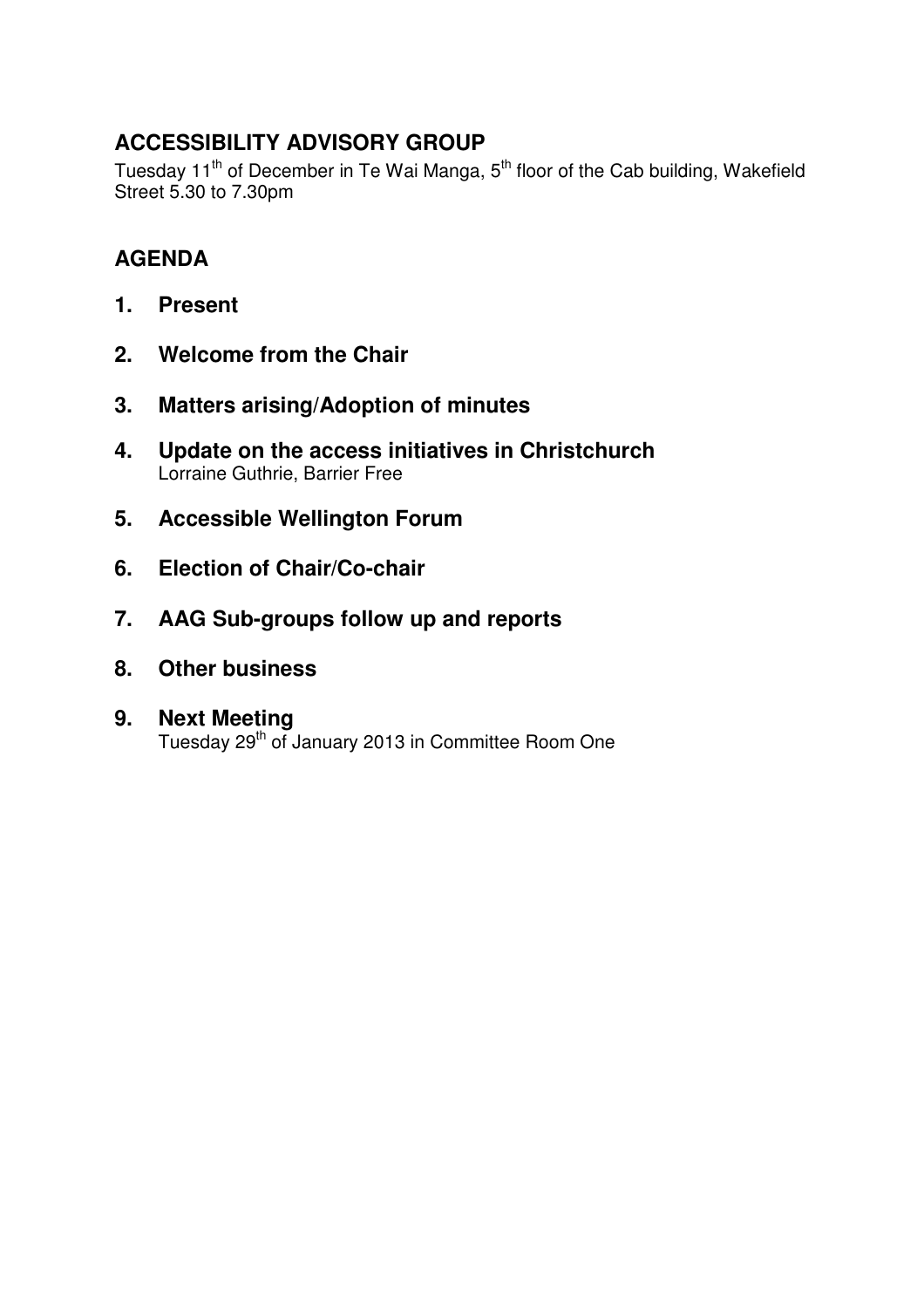# **RECORD OF MEETING: ACCESSIBILITY ADVISORY GROUP**

Tuesday 11<sup>th</sup> of December in Te Wai Manga Meeting Room, Wakefield Street 5.30 to 7.30pm

## **1. Present**

- Members Rosemary Cole, Lachlan MacKay, Angela Vandepoel, Julia Mosen, Alan Royal, Shannon Morris, Linda Hobman
- Councillors **Iona Pannett**
- Council officers Lisa Matthews, Alice Hang, Jane Patterson
- Interpreters Fiona Love, Wenda Walton
- 
- Minute taker Lorraine Guthrie
- Guests

## **2. Welcome from the Chair**

Apologies Kendall Akhurst, Jason Strawbridge

## **3. Adoption of Minutes/Matters arising**

Minutes of last meeting 27 November 2012 approved. Angela/Rosemary Matters Arising:

- Minutes to be amended Kendall was present, arrived late
- Recreation forum date has been set, Lisa will be advising further later
- Car parking at airport Alan will talk with Thomas Bryan for further information
- Civil defence meeting postponed new date to be advised

## **4. Accessible Forum**

### **Discussion**

Jane Patterson reported back on progress on the forum.

- It is on 5 March, 5pm 7.30pm, Te Papa
- Planning meeting last week about the forum including around a draft programme
- There will be information stands from various groups such as Be., Workbridge Ministry of Social Development etc
- Mayor will open the event
- John Allen to speak (Richard Stone as well or as an alternative)
- Kendall speaking on behalf of AAG
- Circulation of attendees at 15 minute intervals to participate in discussion groups, or to talk with organisations
- Promotion aim to approach smaller/medium sized employers
- Aims for the forum need to be agreed, follow up, outcomes?
- The advertising subgroup reported that the publicity has been finalised. Name Wellington Accessible Employment Forum - See the ability in disability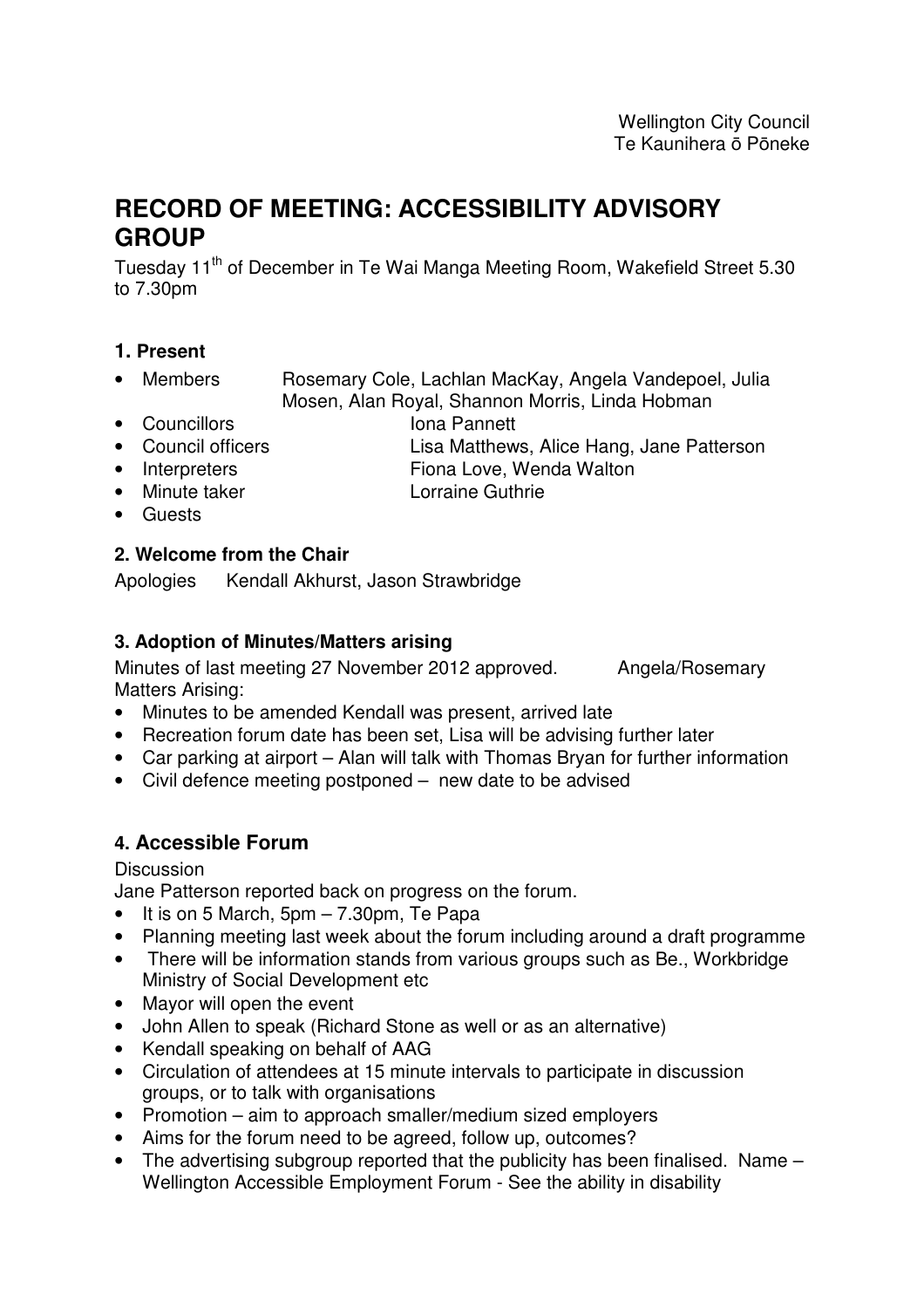• The Council has a contract with Be Accessible to deliver on the Action Plan and Be Accessible is assisting with forum but it needs to remain a Council event, hence Council logo only.

## **5. Update on the access initiatives in Christchurch**

Lorraine Guthrie, Barrier Free New Zealand Trust reported on the initiatives underway in the rebuild in Christchurch to ensure it is genuinely accessible She also reported on the 4121 update document – Wellington Council have contributed a share for the drafting of a document which will serve as guidance to the implementation of and an update to NZS 4121. Action:

• Lisa to send out the Youtube from the Accessible Christchurch flash mob link to AAG **Lisa**

## **6. Election of Chair/Co-chair**

Nominations received from the floor

- Kendall Akhurst and Lachlan MacKay nominated as co-chairs
- AAG members discussed nominating Jason Strawbridge as co- Chair as well but it was noted that it was known that he did not want that position.
- AAG acknowledged his contribution is extraordinary and greatly appreciated
- Kendall and Lachlan were elected

## **7. End of year acknowledgments**

A number of acknowledgements were made

- AAG thanked Lorraine Guthrie for her minute taking
- AAG thanked Lisa Matthews for her hard work
- Lisa Matthews thanked the AAG for their inspiring work.
- Iona Pannett thanked both AAG and staff

## **8. Next Meeting**

Tuesday 29<sup>th</sup> of January in Committee Room One.

# **Appendix 1**

## **Follow up actions**

## **From 30 November**

- Kendal to email Thomas for clarification of his email regarding problems at the airport and then to email contact he has at the airport. Email Ian McKinnon as a last resort **Kendall**
- Lisa to contact Recreation Wellington regarding the sports forum **Lisa**
- AAG to monitor the changes to Opera House Lane **ALL**

## **From 25 September**

• Feedback on conflict of interest video to be given by members **ALL**